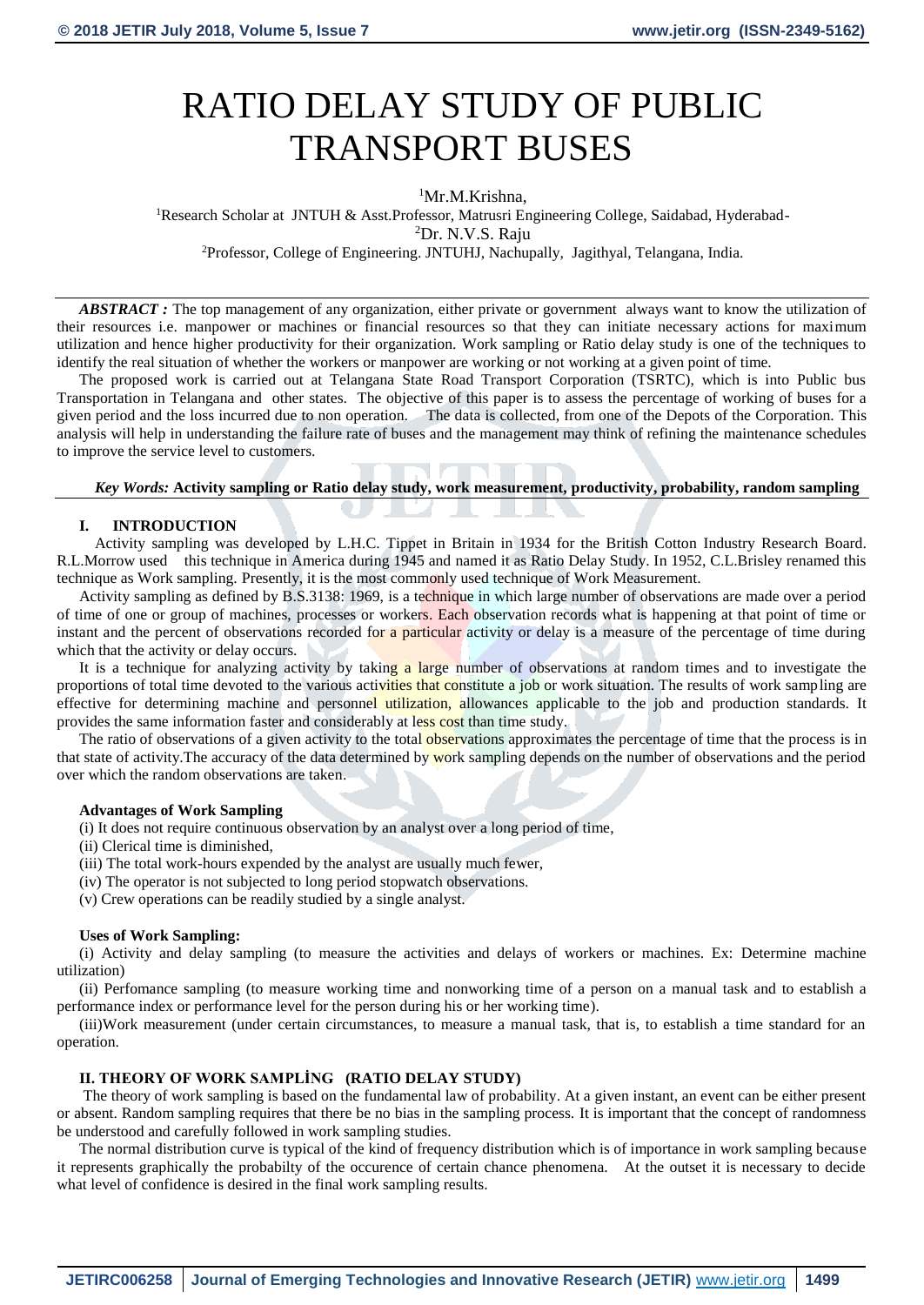The most common interval is 95%.The area under the curve at 2 sigma or two standard deviations is 95.45 %. This means that the probability is that 95% of the time the random observations will represent the facts and 5 percent of the time they will not.

The formula for determining the sample size for a given confidence level is:Sp=[K\*  $\sqrt{p(1-p)/N}$ ] where, S=desired relative accuracy, p=percentage expressed as a decimal,  $k=1,2$  or 3 confidence level, N=number of random observations (sample size).

For Eg: if  $p=25\% = 0.25$ ,  $S=\pm 5\% = \pm 0.05$ ,  $k=2$ ,  $N=$ ?

 $Sp=[K^* \vee p(1-p)/N]$ 

 $= 0.05p=[2*\sqrt{p(1-p)/N}]$ 

 $= 0.0025p^2=4[p(1-p)/N]$ 

N=4p(1-p)/ $0.0025p^2$  =4800 observations.

The work sampling procedure in its simplest form consists of making observations at random intervals of one or more operators or machines and noting whether they are working or idle.

For example; Operator working=72times, Idle=8times ,Total=80 observations, Percentage of idle time=(8/80)\*100=10%, Percentage of working time= $(72/80)*100=90\%$ .

If one operator performed task for an 8 hour day. Operator was idle for 48 minutes of the day (480\*10/100=48) and was working 432 minutes of the day (480\*90/100=432).

The same principle is used in this work to find the percentage of working and non working of RTC buses during the given period which is useful to management in making certain decisions for higher productivity.

#### **III. BACKGROUND**

Top management is always interested to know whether their equipment/machines or manpower is running up to the set standards. At the same time the top managers who have less time to involve deeply, would only pay attention on the areas working at lower efficiency.

To give them some insight of Bus utilization, a study has been conducted for a period of 300 days randomly (1<sup>st</sup> April 2015 to 30 April 2017) on a sample group of 40 buses of Dilsukhnagar depot of Telangana State Road Transport Corporation (TSRTC).Hyderabad, Telangana State, India.

The present expository study acquaints with simple and informative method of estimating the utilization levels of buses operated in the same environment and working conditions.

#### **IV. ORGANIZATION PROFILE**

The origin of TSRTC dates back to June 1932, when it was first established as NSR-RTD (Nizam state rail & road transport department) a wing of Nizam state railway in the erstwhile Hyderabad state with 27 buses and 166 employees. As department of Hyderabad state Government on 01-11-1951. And As A.P.S.R.T.C on 11-01-1958.TSRTC under the present name was established in 2014.

It is observed that, presently the Corporation follows preventive maintenance system in two levels.

- 1. At Depot level (Minor Items)
- 2. At Zonal workshop level (for major parts service)

The regular maintenance schedules (4 Types) are followed at Depot level, whereas the Workshops cater to the repair/ replacement of Major parts/aggregates and act as the production units of the Corporation and help in improving the availability of buses for Depot operations.

In spite of these schedules, there is no guarantee that the buses run without any breakdowns. Hence it is proposed to conduct a study to know what is the proportion of working time and idle time of buses. So that the management may take remedial actions for maximizing the utilization hours of the buses.

#### **V. DATA COLLECTION**

The data of 40 buses of Disukhnagar depot, which are put into service at that point of time (day) is collected randomly from 01.4.2015 to 30.04.2017 for 300 days on different dates. The status of working or not working and the kilometers lost is tabulated hereunder:

| <b>SI.No</b> | <b>Date</b> | No. of buses not No.<br><b>working</b> | <b>of</b><br><b>buses</b><br>working | <b>No of KM Lost</b> |
|--------------|-------------|----------------------------------------|--------------------------------------|----------------------|
|              | 01-04-2015  |                                        | 38                                   | 99                   |
|              | 03-04-2015  |                                        | 39                                   | 138                  |
|              | 05-04-2015  |                                        | 38                                   | 64                   |
|              | 07-04-2015  |                                        | 39                                   | 194                  |
|              | 10-04-2015  |                                        | 40                                   |                      |
| h            | 12-04-2015  |                                        | 39                                   | 84                   |
|              | 13-04-2015  |                                        | 40                                   |                      |
| 18           | 16-04-2015  |                                        | 38                                   | 118                  |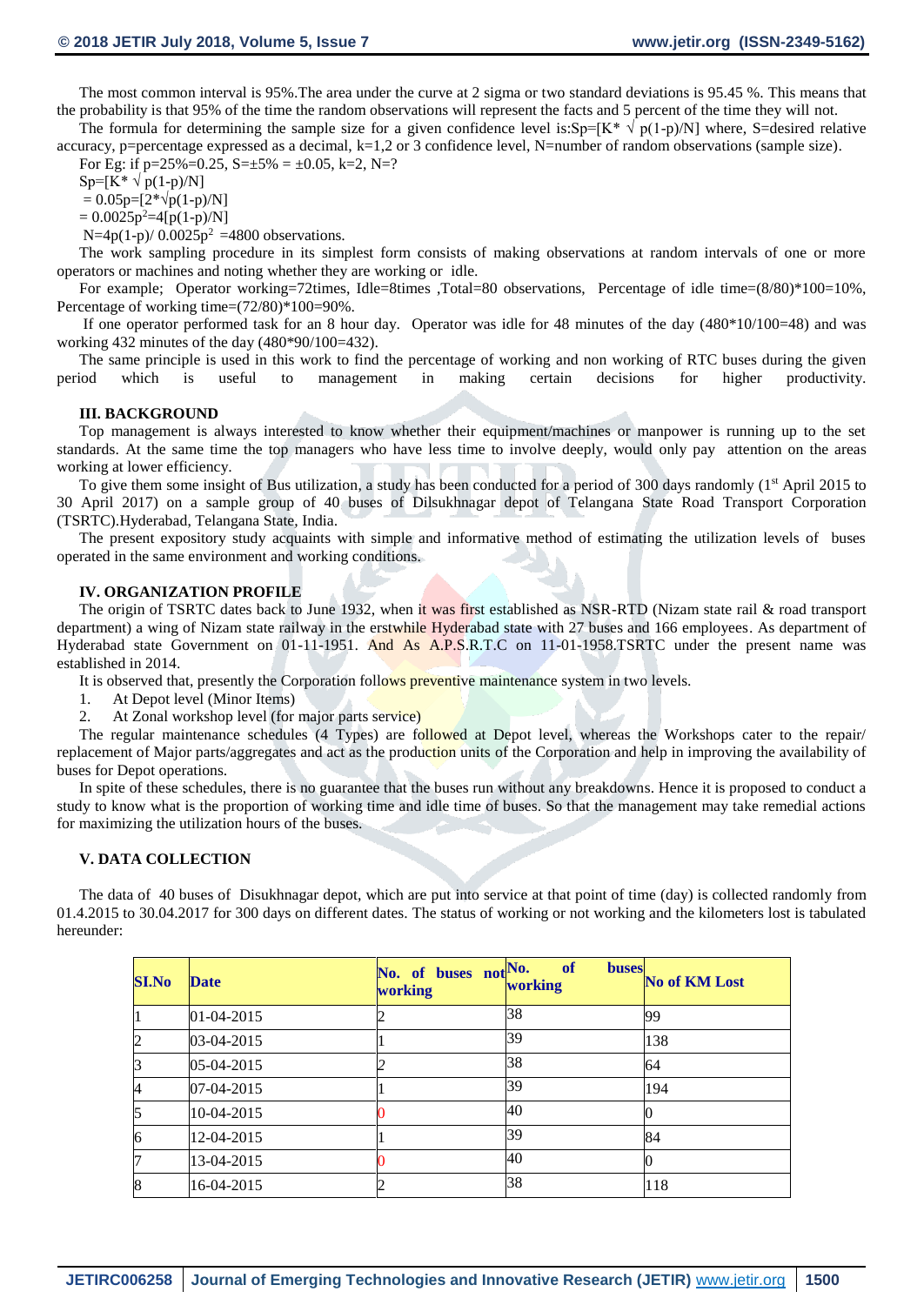| 9  | 18-04-2015 | $\mathbf{1}$            | 39 | 105              |
|----|------------|-------------------------|----|------------------|
| 10 | 19-04-2015 | $\overline{0}$          | 40 | $\boldsymbol{0}$ |
| 11 | 21-04-2015 | $\bf{0}$                | 40 | $\boldsymbol{0}$ |
| 12 | 25-04-2015 | $\mathbf{1}$            | 39 | 28               |
| 13 | 26-04-2015 | $\overline{\mathbf{0}}$ | 40 | $\overline{0}$   |
| 14 | 30-04-2015 | $\overline{c}$          | 38 | 330              |
| 15 | 01-05-2015 | $\overline{c}$          | 38 | 138              |
| 16 | 03-05-2015 | $\overline{c}$          | 38 | 106              |
| 17 | 05-05-2015 | $\overline{\mathbf{0}}$ | 40 | $\boldsymbol{0}$ |
| 18 | 08-04-2015 | $\bf{0}$                | 40 | 0                |
| 19 | 12-04-2015 | $\bf{0}$                | 40 | $\overline{0}$   |
| 20 | 16-05-2015 | $\overline{c}$          | 38 | 214              |
| 21 | 19-05-2015 | $\overline{c}$          | 38 | 100              |
| 22 | 22-05-2015 | $\mathbf{1}$            | 39 | 219              |
| 23 | 27-05-2015 | $\overline{0}$          | 40 | 0                |
| 24 | 28-05-2015 | $\bf{0}$                | 40 | $\boldsymbol{0}$ |
| 25 | 31-05-2015 | $\bf{0}$                | 40 | $\overline{0}$   |
| 26 | 01-06-2015 | $\overline{c}$          | 38 | 219              |
| 27 | 3-06-2015  | $\overline{c}$          | 38 | 50               |
| 28 | 5-06-2015  | $\overline{c}$          | 38 | 107              |
| 29 | 9-06-2015  | $\overline{c}$          | 38 | 130              |
| 30 | 12-06-2015 | $\overline{c}$          | 38 | 322              |
| 31 | 13-06-2015 | $\bf{0}$                | 40 | 0                |
| 32 | 17-06-2015 | $\bf{0}$                | 40 | $\boldsymbol{0}$ |
| 33 | 20-06-2015 | $\overline{c}$          | 38 | 161              |
| 34 | 22-06-2015 | $\overline{c}$          | 38 | 322              |
| 35 | 26-06-2015 | $\bf{0}$                | 40 | $\boldsymbol{0}$ |
| 36 | 28-06-2015 | $\bf{0}$                | 40 | $\boldsymbol{0}$ |
| 37 | 30-06-2015 | $\overline{0}$          | 40 | $\vert 0 \vert$  |
| 38 | 01-07-2015 | $\mathbf{1}$            | 39 | 244              |
| 39 | 3-07-2015  | $\overline{c}$          | 38 | 117              |
| 40 | 6-07-2015  | $\overline{\mathbf{0}}$ | 40 | $\mathbf{0}$     |
| 41 | 9-07-2015  | $\mathbf{1}$            | 39 | 102              |
| 42 | 11-07-2015 | $\bf{0}$                | 40 | $\boldsymbol{0}$ |
| 43 | 14-07-2015 | $\overline{c}$          | 38 | 155              |
| 44 | 16-07-2015 | $\bf{0}$                | 40 | $\boldsymbol{0}$ |
| 45 |            |                         |    |                  |
| 46 | 19-07-2015 | 0                       | 40 | 0                |
|    | 20-07-2015 | $\bf{0}$                | 40 | $\boldsymbol{0}$ |
| 47 | 23-07-2015 | $\overline{\mathbf{0}}$ | 40 | $\mathbf{0}$     |
| 48 | 26-07-2015 | $\mathbf{1}$            | 39 | 42               |
| 49 | 29-07-2015 | 1                       | 39 | 68               |
| 50 | 31-07-2015 | $\bf{0}$                | 40 | $\overline{0}$   |
| 51 | 01-08-2015 | $\overline{c}$          | 38 | 304              |
| 52 | 2-08-2015  | 0                       | 40 | 0                |
| 53 | 8-08-2015  | 0                       | 40 | $\boldsymbol{0}$ |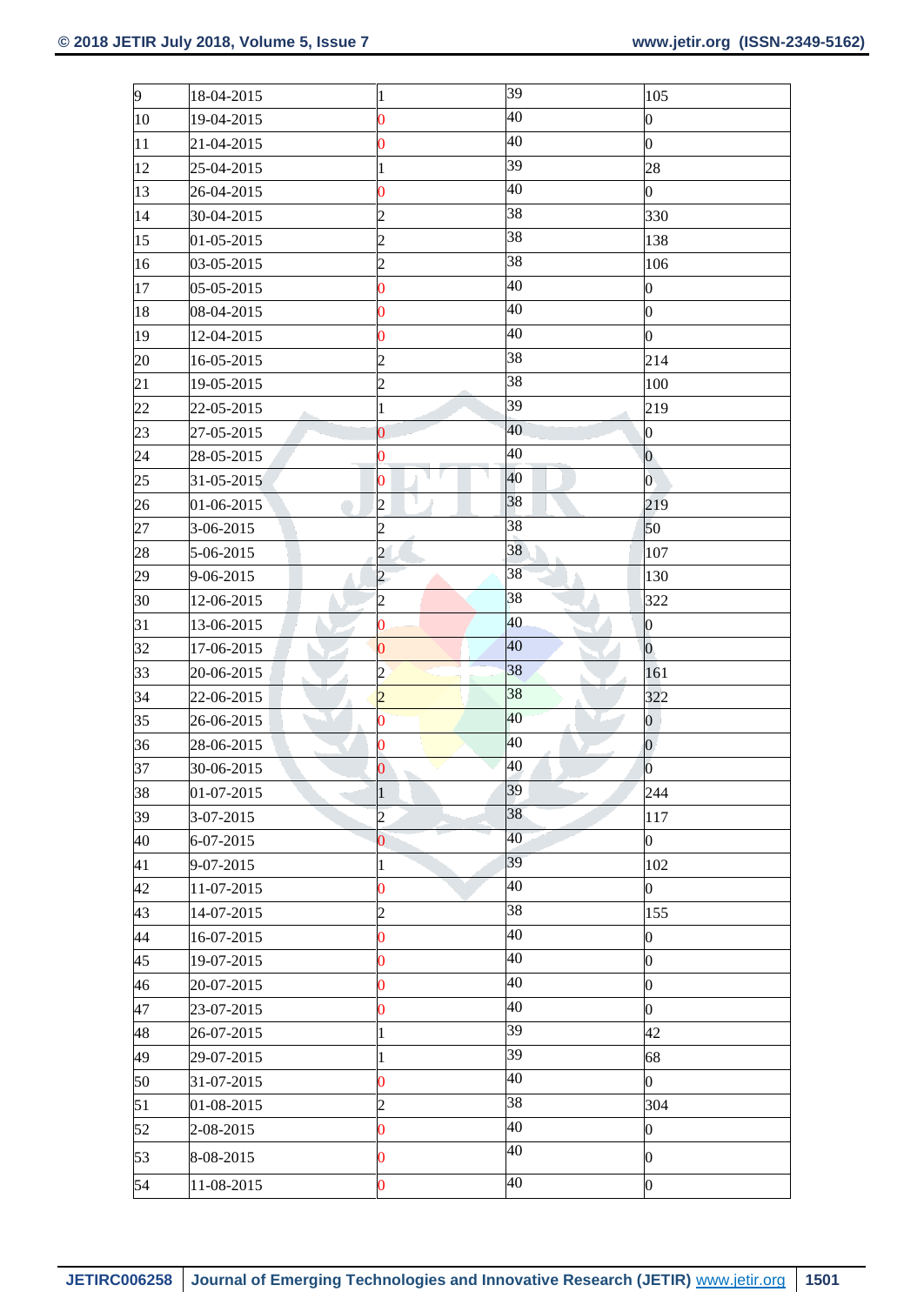| 55  | 15-08-2015  | $\boldsymbol{0}$        | 40 | $\boldsymbol{0}$ |
|-----|-------------|-------------------------|----|------------------|
| 56  | 16-08-2015  | $\overline{c}$          | 38 | 111              |
| 57  | 18-08-2015  | $\overline{c}$          | 38 | 78               |
| 58  | 20-08-2015  | $\overline{c}$          | 38 | 400              |
| 59  | 22-08-2015  | 2                       | 38 | 166              |
| 60  | 23-08-2015  | $\bf{0}$                | 40 | $\boldsymbol{0}$ |
| 61  | 26-08-2015  | 0                       | 40 | $\overline{0}$   |
| 62  | 28-08-2015  | $\bf{0}$                | 40 | $\boldsymbol{0}$ |
| 63  | 31-08-2015  | $\overline{\mathbf{0}}$ | 40 | $\boldsymbol{0}$ |
| 64  | 01-09-2015  | 0                       | 40 | $\overline{0}$   |
| 65  | 3-09-2015   | $\overline{c}$          | 38 | 250              |
| 66  | 6-09-2015   | $\mathbf{1}$            | 39 | 20               |
| 67  | 8-09-2015   | $\overline{c}$          | 38 | 112              |
| 68  | 12-09-2015  | $\bf{0}$                | 40 | $\overline{0}$   |
| 69  | 13-09-2015  | $\bf{0}$                | 40 | 0                |
| 70  | 17-09-2015  | $\bf{0}$                | 40 | $\mathbf{0}$     |
| 71  | 18-09-2015  | $\mathbf{1}$            | 39 | 54               |
| 72  | 20-09-2015  | $\overline{\mathbf{0}}$ | 40 | $\overline{0}$   |
| 73  | 23-09-2015  | $\mathbf{1}$            | 39 | 70               |
| 74  | 26-09-2015  | $\bf{0}$                | 40 | $\boldsymbol{0}$ |
| 75  | 27-09-2015  | 0                       | 40 | $\overline{0}$   |
| 76  | 30-09-2015  | 2                       | 38 | 185              |
| 77  | 01-10-2015  | $\bf{0}$                | 40 | $\bf{0}$         |
| 78  | $3-10-2015$ | $\mathbf{1}$            | 39 | 158              |
| 79  | 5-10-2015   | $\overline{c}$          | 38 | 84               |
| 80  | 10-10-2015  | $\bf{0}$                | 40 | $\overline{0}$   |
| 81  | 11-10-2015  | $\mathbf{1}$            | 39 | 62               |
| 82  | 13-10-2015  | 3                       | 37 | 410              |
| 83  | 16-10-2015  | $\mathbf{1}$            | 39 | 70               |
| 84  | 18-10-2015  | $\mathbf{1}$            | 39 | 20               |
| 85  | 20-10-2015  | $\overline{\mathbf{0}}$ | 40 | $\overline{0}$   |
| 86  | 23-10-2015  | $\overline{\mathbf{0}}$ | 40 | $\mathbf{0}$     |
| 87  | 26-10-2015  | $\overline{0}$          | 40 | $\overline{0}$   |
| 88  | 28-10-2015  | 3                       | 37 | 218              |
| 89  | 31-10-2015  | $\overline{c}$          | 38 | 277              |
| 90  | 01-11-2015  | $\mathbf{1}$            | 39 | 122              |
| 91  | 4-11-2015   | $\overline{c}$          | 38 | 165              |
| 92  | 8-11-2015   | $\bf{0}$                | 40 | $\boldsymbol{0}$ |
| 93  | 10-11-2015  | $\bf{0}$                | 40 | $\overline{0}$   |
| 94  | 13-11-2015  | 2                       | 38 | 58               |
| 95  | 15-11-2015  | 0                       | 40 | $\boldsymbol{0}$ |
| 96  | 18-11-2015  | $\overline{0}$          | 40 | $\boldsymbol{0}$ |
| 97  | 21-11-2015  | $\overline{\mathbf{0}}$ | 40 | $\overline{0}$   |
| 98  | 23-11-2015  | $\overline{c}$          | 38 | 176              |
| 99  | 26-11-2015  | $\mathbf{1}$            | 39 | 75               |
| 100 | 28-11-2015  | $\mathbf{1}$            | 39 | 42               |
| 101 | 29-11-2015  | $\mathbf{1}$            | 39 | 60               |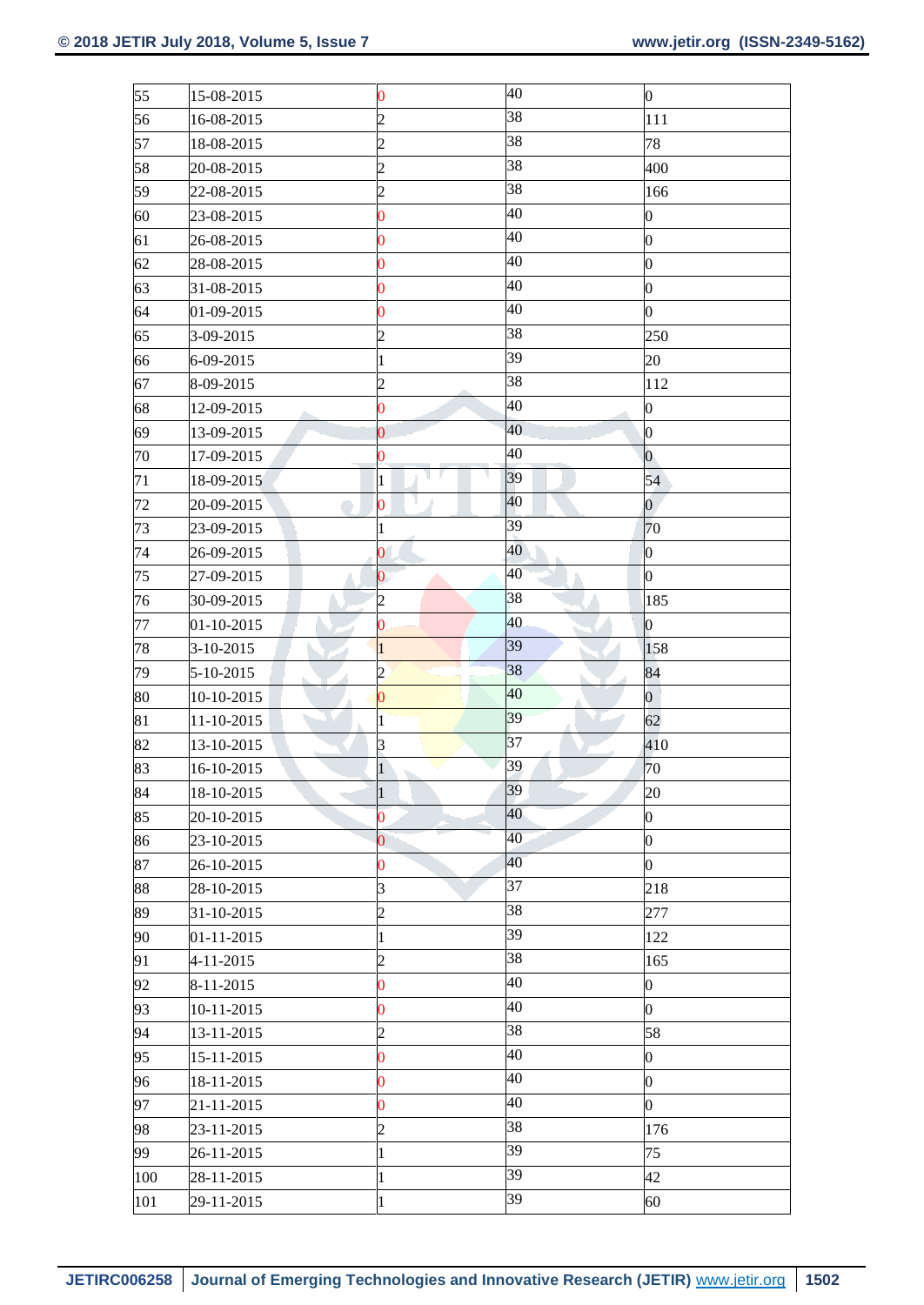| 102 | 30-11-2015      | $\overline{c}$          | 38             | 159              |
|-----|-----------------|-------------------------|----------------|------------------|
| 103 | 01-12-2015      | $\overline{\mathbf{3}}$ | 37             | 230              |
| 104 | 3-12-2015       | $\overline{2}$          | 38             | 76               |
| 105 | 5-12-2015       | $\overline{0}$          | 40             | $\boldsymbol{0}$ |
| 106 | $6 - 12 - 2015$ | $\pmb{0}$               | 40             | 0                |
| 107 | 9-12-2015       | $\overline{c}$          | 38             | 313              |
| 108 | 12-12-2015      | $\overline{0}$          | 40             | $\boldsymbol{0}$ |
| 109 | 14-12-2015      | 0                       | 40             | $\boldsymbol{0}$ |
| 110 | 16-12-2015      | $\overline{0}$          | 40             | $\overline{0}$   |
| 111 | 21-12-2015      | $\overline{c}$          | 38             | 182              |
| 112 | 22-12-2015      | $\overline{0}$          | 40             | 0                |
| 113 | 24-12-2015      | 0                       | 40             | $\boldsymbol{0}$ |
| 114 | 27-12-2015      | $\overline{0}$          | 40             | $\boldsymbol{0}$ |
| 115 | 28-12-2015      | $\bf{0}$                | 40             | $\boldsymbol{0}$ |
| 116 | 01-01-2016      | 1                       | 39             | 48               |
| 117 | 3-01-2016       | $\overline{\mathbf{c}}$ | 38             | 131              |
| 118 | 4-01-2016       | г<br>٦<br>٦<br>0        | 40             | $\boldsymbol{0}$ |
| 119 | 9-01-2016       | 0                       | 40             | $\boldsymbol{0}$ |
| 120 | 10-01-2016      | $\pmb{0}$               | 40             | $\vert 0 \vert$  |
| 121 | 13-01-2016      | 0                       | 40             | $\vert 0 \vert$  |
| 122 | 15-01-2016      | 0                       | 40             | $\boldsymbol{0}$ |
| 123 | 17-01-2016      | $\mathbf{1}$            | 39             | 24               |
| 124 | 19-01-2016      | $\overline{c}$          | 38             | 82               |
| 125 | 21-01-2016      | $\overline{c}$          | 38             | 183              |
| 126 | 24-01-2016      | 0                       | 40             | $\boldsymbol{0}$ |
| 127 | 26-01-2016      | $\mathbf{1}$            | 39             | 54               |
| 128 | 30-01-2016      | 0                       | 40<br>$\Delta$ | $\overline{0}$   |
| 129 | 31-01-2016      | $\overline{c}$          | 38             | 70               |
| 130 | 01-02-2016      | $\overline{c}$          | 38             | 52               |
| 131 | 4-02-2016       | $\mathbf{3}$            | 37             | 333              |
| 132 | 8-02-2016       | $\overline{2}$          | 38             | 43               |
| 133 | 9-02-2016       | $\overline{0}$          | 40             | $\boldsymbol{0}$ |
| 134 | 11-02-2016      | $\bf{0}$                | 40             | $\overline{0}$   |
| 135 | 13-02-2016      | $\pmb{0}$               | 40             | $\boldsymbol{0}$ |
| 136 | 16-02-2016      | $\overline{c}$          | 38             | 42               |
| 137 | 18-02-2016      | 0                       | 40             | $\overline{0}$   |
| 138 | 22-02-2016      | $\overline{\mathbf{3}}$ | 37             | 229              |
| 139 | 23-02-2016      | $\overline{c}$          | 38             | 97               |
| 140 | 25-02-2016      | 1                       | 39             | 116              |
| 141 | 27-02-2016      | $\overline{0}$          | 40             | $\boldsymbol{0}$ |
| 142 | 29-02-2016      | $\overline{0}$          | 40             | $\boldsymbol{0}$ |
| 143 | 01-03-2016      | $\pmb{0}$               | 40             | $\boldsymbol{0}$ |
| 144 | 3-03-2016       | $\overline{c}$          | 38             | 45               |
| 145 | 5-03-2016       | $\overline{c}$          | 38             | 154              |
| 146 | 7-03-2016       | $\pmb{0}$               | 40             | $\boldsymbol{0}$ |
| 147 | 10-03-2016      | 3                       | 37             | 274              |
| 148 | 13-03-2016      | $\overline{\mathbf{0}}$ | 40             | $\boldsymbol{0}$ |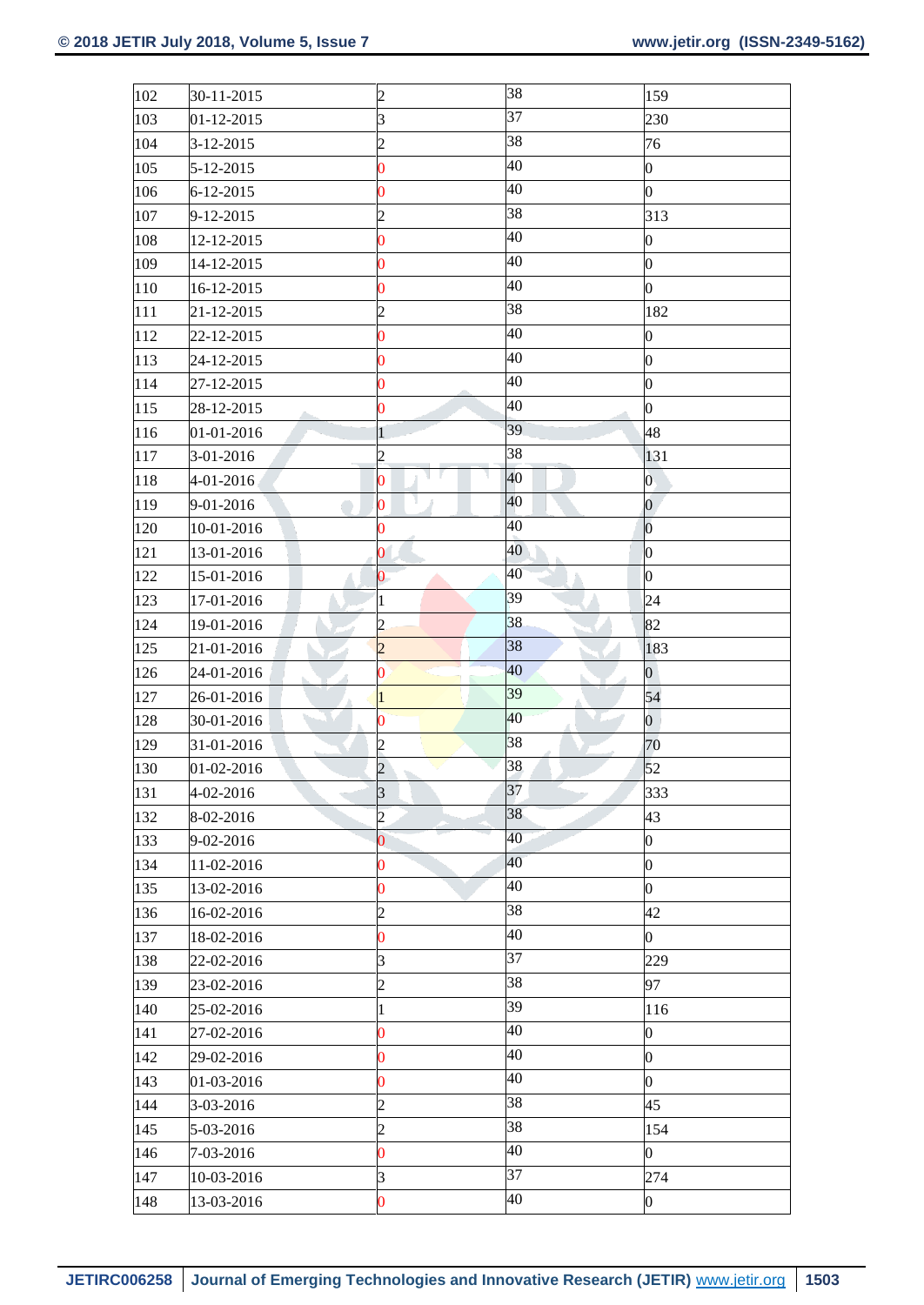| 149 | 16-03-2016 | 0              | 40 | $\boldsymbol{0}$ |
|-----|------------|----------------|----|------------------|
| 150 | 19-03-2016 | $\overline{0}$ | 40 | $\boldsymbol{0}$ |
| 151 | 20-03-2016 | $\pmb{0}$      | 40 | $\boldsymbol{0}$ |
| 152 | 22-03-2016 | 3              | 37 | 210              |
| 153 | 24-03-2016 | $\overline{c}$ | 38 | 132              |
| 154 | 25-03-2016 | $\bf{0}$       | 40 | $\boldsymbol{0}$ |
| 155 | 27-03-2016 | 0              | 40 | $\overline{0}$   |
| 156 | 28-03-2016 | $\overline{c}$ | 38 | 145              |
| 157 | 30-03-2016 | $\mathbf{1}$   | 39 | 56               |
| 158 | 31-03-2016 | 0              | 40 | $\boldsymbol{0}$ |
| 159 | 01-04-2016 | $\mathbf{1}$   | 39 | 55               |
| 160 | 3-04-2016  | $\bf{0}$       | 40 | $\boldsymbol{0}$ |
| 161 | 7-04-2016  | 0              | 40 | $\boldsymbol{0}$ |
| 162 | 9-04-2016  | $\overline{0}$ | 40 | $\overline{0}$   |
| 163 | 11-04-2016 | $\overline{0}$ | 40 | $\overline{0}$   |
| 164 | 15-04-2016 | 0              | 40 | $\overline{0}$   |
| 165 | 17-04-2016 | 1              | 39 | 20               |
| 166 | 19-04-2016 | $\overline{c}$ | 38 | 179              |
| 167 | 21-04-2016 | $\mathbf{1}$   | 39 | 44               |
| 168 | 25-04-2016 | $\overline{0}$ | 40 | $\boldsymbol{0}$ |
| 169 | 27-04-2016 | $\bf{0}$       | 40 | $\overline{0}$   |
| 170 | 28-04-2016 | $\overline{c}$ | 38 | 209              |
| 171 | 30-04-2016 | $\mathbf{1}$   | 39 | 40               |
| 172 | 01-05-2016 | $\overline{0}$ | 40 | $\mathbf{0}$     |
| 173 | 3-05-2016  | $\mathbf 1$    | 39 | 112              |
| 174 | 6-05-2016  | $\overline{c}$ | 38 | 119              |
| 175 | 8-05-2016  | 0              | 40 | $\overline{0}$   |
| 176 | 10-05-2016 | $\overline{c}$ | 38 | 164              |
| 177 | 11-05-2016 | $\overline{0}$ | 40 | $\vert 0 \vert$  |
| 178 | 14-05-2016 | $\bf{0}$       | 40 | $\boldsymbol{0}$ |
| 179 | 18-05-2016 | $\overline{c}$ | 38 | 40               |
| 180 | 20-05-2016 | $\overline{0}$ | 40 | $\boldsymbol{0}$ |
| 181 | 21-05-2016 | $\overline{0}$ | 40 | $\overline{0}$   |
| 182 | 25-05-2016 | $\overline{c}$ | 38 | 340              |
| 183 | 28-05-2016 | $\overline{0}$ | 40 | $\boldsymbol{0}$ |
| 184 | 30-05-2016 | $\mathbf{1}$   | 39 | 30               |
| 185 | 31-05-2016 | $\pmb{0}$      | 40 | $\overline{0}$   |
| 186 | 01-06-2016 | $\mathbf{1}$   | 39 | 52               |
| 187 | 2-06-2016  | 0              | 40 | $\overline{0}$   |
| 188 | 6-06-2016  | $\mathbf{1}$   | 39 | 31               |
| 189 | 9-06-2016  | $\overline{c}$ | 38 | 92               |
| 190 | 12-06-2016 | $\overline{0}$ | 40 | $\boldsymbol{0}$ |
| 191 | 15-06-2016 | $\overline{c}$ | 38 | 160              |
| 192 | 17-06-2016 | $\mathbf{1}$   | 39 | 54               |
| 193 | 19-06-2016 | $\mathbf{1}$   | 39 | 16               |
| 194 | 21-06-2016 | $\mathbf{1}$   | 39 | 12               |
| 195 | 22-06-2016 | $\overline{c}$ | 38 | 122              |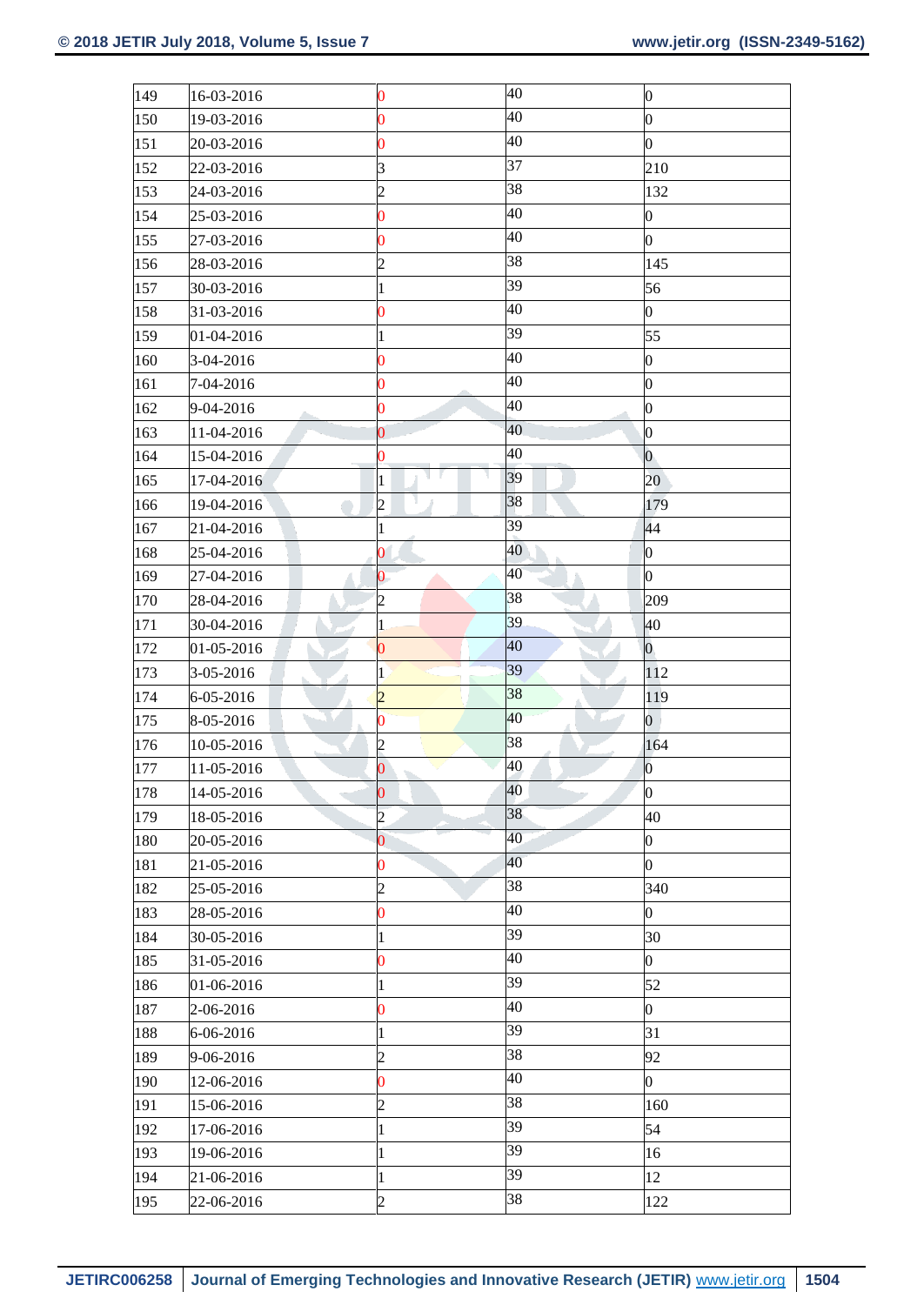| 196 | 26-06-2016 | $\bf{0}$                | 40                  | $\vert 0 \vert$  |
|-----|------------|-------------------------|---------------------|------------------|
| 197 | 27-06-2016 | $\overline{c}$          | 38                  | 46               |
| 198 | 29-06-2016 | 1                       | 39                  | 82               |
| 199 | 30-06-2016 | $\overline{\mathbf{0}}$ | 40                  | $\overline{0}$   |
| 200 | 01-07-2016 | 3                       | 37                  | 114              |
| 201 | 3-07-2016  | $\mathbf{1}$            | 39                  | 22               |
| 202 | 6-07-2016  | $\mathbf{1}$            | 39                  | 18               |
| 203 | 8-07-2016  | 1                       | 39                  | 34               |
| 204 | 11-07-2016 | $\overline{\mathbf{0}}$ | 40                  | $\boldsymbol{0}$ |
| 205 | 12-07-2016 | 3                       | 37                  | 120              |
| 206 | 15-07-2016 | $\mathbf{1}$            | 39                  | 80               |
| 207 | 17-07-2016 | $\boldsymbol{0}$        | 40                  | $\overline{0}$   |
| 208 | 20-07-2016 | $\overline{c}$          | 38                  | 294              |
| 209 | 22-07-2016 | $\overline{\mathbf{0}}$ | 40                  | $\boldsymbol{0}$ |
| 210 | 24-07-2016 | 1                       | 39                  | 56               |
| 211 | 27-07-2016 | 1                       | 39                  | 20               |
| 212 | 29-07-2016 | ٦<br>y<br>٦<br>1        | 39                  | 32               |
| 213 | 31-07-2016 | $\boldsymbol{0}$        | 40                  | $\overline{0}$   |
| 214 | 01-08-2016 | $\mathbf{1}$            | 39                  | $ 16\rangle$     |
| 215 | 3-08-2016  | 1                       | 39                  | 184              |
| 216 | 7-08-2016  | 0                       | 40                  | $\boldsymbol{0}$ |
| 217 | 10-08-2016 | $\overline{c}$          | 38                  | 116              |
| 218 | 13-08-2016 | $\bf{0}$                | 40                  | $\vert 0 \vert$  |
| 219 | 15-08-2016 | $\overline{2}$          | 38                  | 65               |
| 220 | 19-08-2016 | 1                       | 39                  | 24               |
| 221 | 22-08-2016 | $\bf{0}$                | 40                  | $\overline{0}$   |
| 222 | 29-08-2016 | 1                       | 39<br>$\mathcal{N}$ | 20               |
| 223 | 31-08-2016 | $\bf{0}$                | 40                  | $\boldsymbol{0}$ |
| 224 | 01-09-2016 | $\overline{0}$          | 40                  | $ 0\rangle$      |
| 225 | 2-09-2016  | $\bf{0}$                | 40                  | $\vert 0 \vert$  |
| 226 | 6-09-2016  | $\mathbf{1}$            | 39                  | 20               |
| 227 | 9-09-2016  | $\mathbf{1}$            | 39                  | 48               |
| 228 | 14-09-2016 | 2                       | 38                  | 56               |
| 229 | 15-09-2016 | $\bf{0}$                | 40                  | $\overline{0}$   |
| 230 | 21-09-2016 | $\mathbf{1}$            | 39                  | 130              |
| 231 | 24-09-2016 | 1                       | 39                  | 18               |
| 232 | 28-09-2016 | $\bf{0}$                | 40                  | $\boldsymbol{0}$ |
| 233 | 30-09-2016 | $\overline{0}$          | 40                  | $\overline{0}$   |
| 234 | 01-10-2016 | 2                       | 38                  | 68               |
| 235 | 3-10-2016  | $\mathbf{1}$            | 39                  | 30               |
| 236 | 8-10-2016  | $\bf{0}$                | 40                  | $\bf{0}$         |
| 237 | 11-10-2016 | $\bf{0}$                | 40                  | $\boldsymbol{0}$ |
| 238 | 15-10-2016 | $\overline{c}$          | 38                  | 76               |
| 239 | 16-10-2016 | $\bf{0}$                | 40                  | $\boldsymbol{0}$ |
| 240 | 21-10-2016 | 1                       | 39                  | 112              |
| 241 | 23-10-2016 | $\bf{0}$                | 40                  | $\overline{0}$   |
| 242 | 25-10-2016 | $\mathbf{1}$            | 39                  | 126              |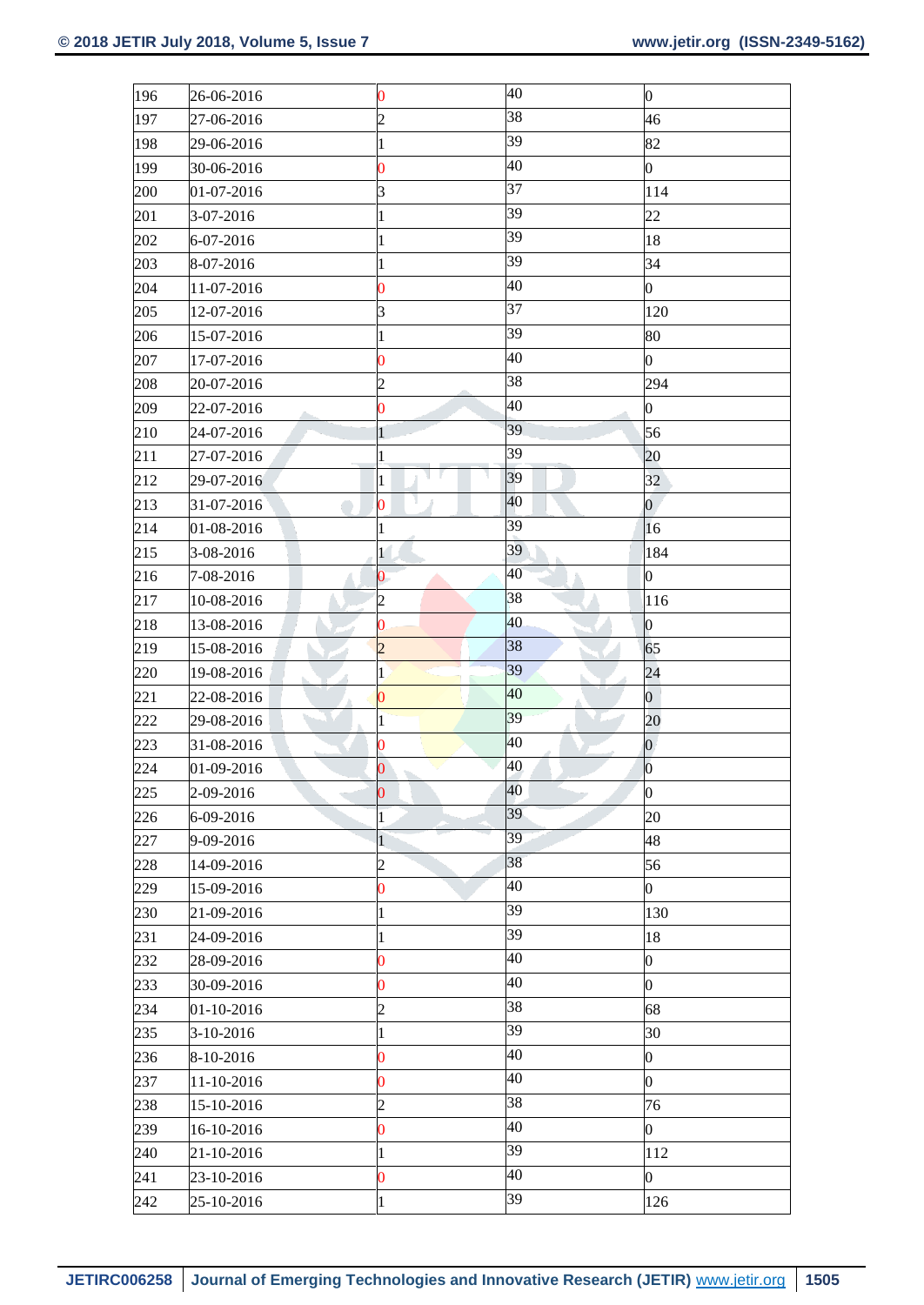| 243 | 29-10-2016      | $\bf{0}$               | 40                         | $\vert 0 \vert$  |
|-----|-----------------|------------------------|----------------------------|------------------|
| 244 | 30-10-2016      | $\overline{0}$         | 40                         | $\mathbf{0}$     |
| 245 | 31-10-2016      | $\mathbf{1}$           | 39                         | 80               |
| 246 | 01-11-2016      | $\overline{c}$         | 38                         | 189              |
| 247 | $3 - 11 - 2016$ | $\overline{c}$         | 38                         | 161              |
| 248 | 6-11-2016       | $\bf{0}$               | 40                         | $\boldsymbol{0}$ |
| 249 | 8-11-2016       | $\mathbf{1}$           | 39                         | 44               |
| 250 | 12-11-2016      | 0                      | 40                         | 0                |
| 251 | 19-11-2016      | $\mathbf{1}$           | 39                         | 30               |
| 252 | 24-11-2016      | $\mathbf{1}$           | 39                         | 16               |
| 253 | 28-11-2016      | $\overline{c}$         | 38                         | 62               |
| 254 | 30-11-2016      | $\mathbf{1}$           | 39                         | 162              |
| 255 | 01-12-2016      | $\mathbf{1}$           | 39                         | 70               |
| 256 | 4-12-2016       | $\overline{c}$         | 38                         | 56               |
| 257 | 10-12-2016      | $\pmb{0}$              | 40                         | 0                |
| 258 | 11-12-2016      | $\overline{0}$         | 40                         | $ 0\rangle$      |
| 259 | 13-12-2016      | v<br>٦<br>$\mathbf{1}$ | 39                         | 58               |
| 260 | 18-12-2016      | 0                      | 40                         | $\overline{0}$   |
| 261 | 21-12-2016      | $\mathbf{1}$           | 39                         | 28               |
| 262 | 25-12-2016      | $\pmb{0}$              | 40                         | $\vert 0 \vert$  |
| 263 | 28-12-2016      | $\overline{c}$         | 38                         | 90               |
| 264 | 31-12-2016      | $\pmb{0}$              | 40                         | $\vert 0 \vert$  |
| 265 | 01-01-2017      | $\pmb{0}$              | 40                         | $\vert 0 \vert$  |
| 266 | 4-01-2017       | $\overline{c}$         | 38                         | 112              |
| 267 | 8-01-2017       | 0                      | 40                         | $\boldsymbol{0}$ |
| 268 | 13-01-2017      | $\overline{0}$         | 40                         | $\overline{0}$   |
| 269 | 15-01-2017      | 0                      | 40<br><b>INTERNATIONAL</b> | $\mathbf 0$      |
| 270 | 17-01-2017      | $\overline{0}$         | 40                         | $\overline{0}$   |
| 271 | 22-01-2017      | $\mathbf{1}$           | 39                         | 76               |
| 272 | 25-01-2017      | $\bf{0}$               | 40                         | $\boldsymbol{0}$ |
| 273 | 29-01-2017      | $\bf{0}$               | 40                         | $\boldsymbol{0}$ |
| 274 | 31-01-2017      | $\overline{0}$         | 40                         | $\boldsymbol{0}$ |
| 275 | 02-02-2017      | 1                      | 39                         | 109              |
| 276 | 5-02-2017       | $\pmb{0}$              | 40                         | $\boldsymbol{0}$ |
| 277 | 7-02-2017       | $\overline{c}$         | 38                         | 158              |
| 278 | 11-02-2017      | 0                      | 40                         | $\boldsymbol{0}$ |
| 279 | 17-02-2017      | $\mathbf{1}$           | 39                         | 319              |
| 280 | 19-02-2017      | $\overline{c}$         | 38                         | 66               |
| 281 | 20-02-2017      | 0                      | 40                         | $\boldsymbol{0}$ |
| 282 | 24-02-2017      | $\overline{0}$         | 40                         | $\boldsymbol{0}$ |
| 283 | 28-02-2017      | $\mathbf{1}$           | 39                         | $\overline{8}$   |
| 284 | 01-03-2017      | $\overline{c}$         | 38                         | 160              |
| 285 | 4-03-2017       | $\overline{0}$         | 40                         | $\mathbf{0}$     |
| 286 | 12-03-2017      | $\pmb{0}$              | 40                         | $\mathbf{0}$     |
| 287 | 13-03-2017      | $\overline{c}$         | 38                         | 62               |
| 288 | 18-03-2017      | $\overline{c}$         | 38                         | 70               |
| 289 | 21-03-2017      | $\overline{c}$         | 38                         | 150              |